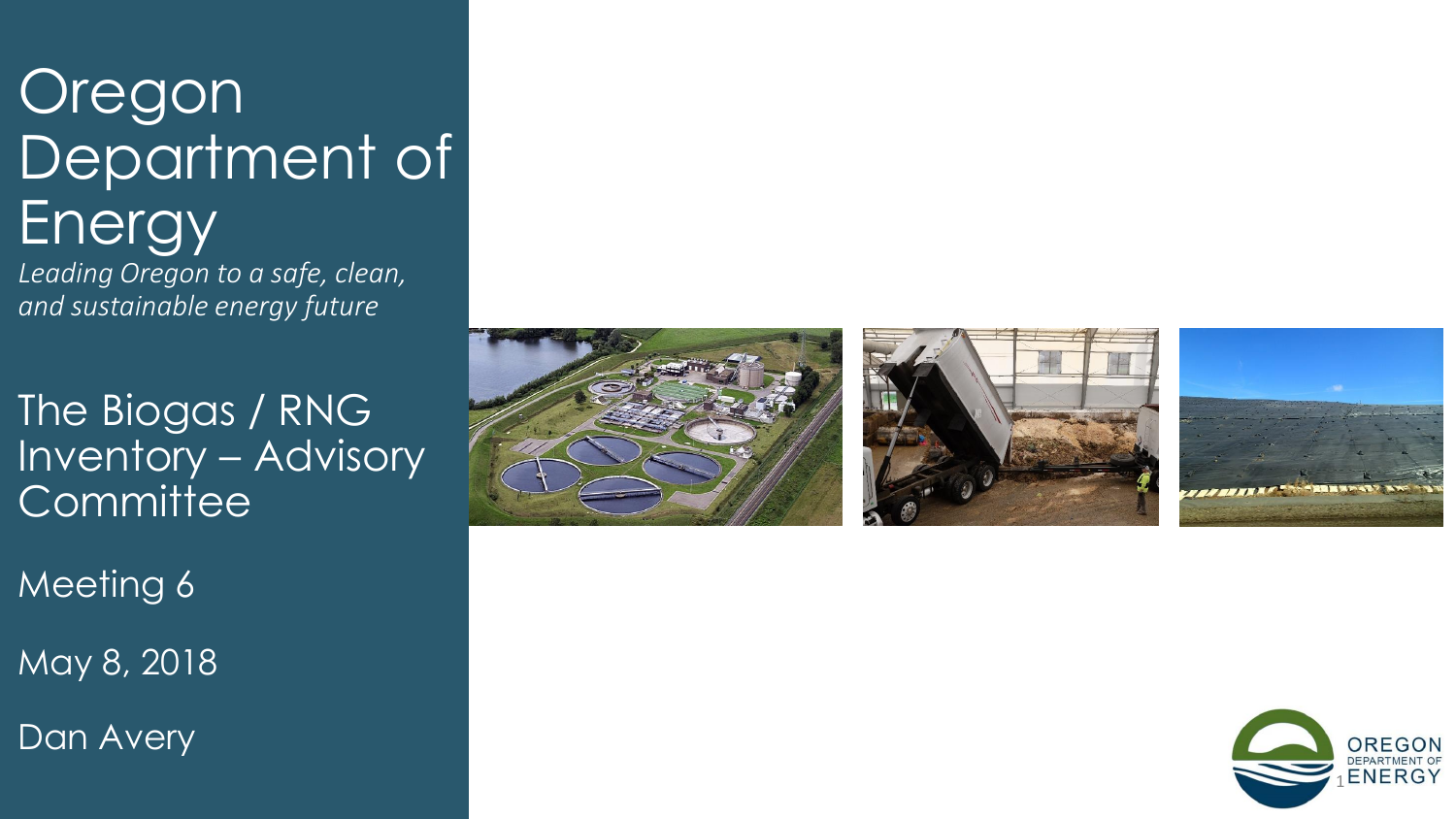## SB 334 – RNG Advisory Committee

#### Goals for today

Gate Barriers

Policy proposals and mechanisms



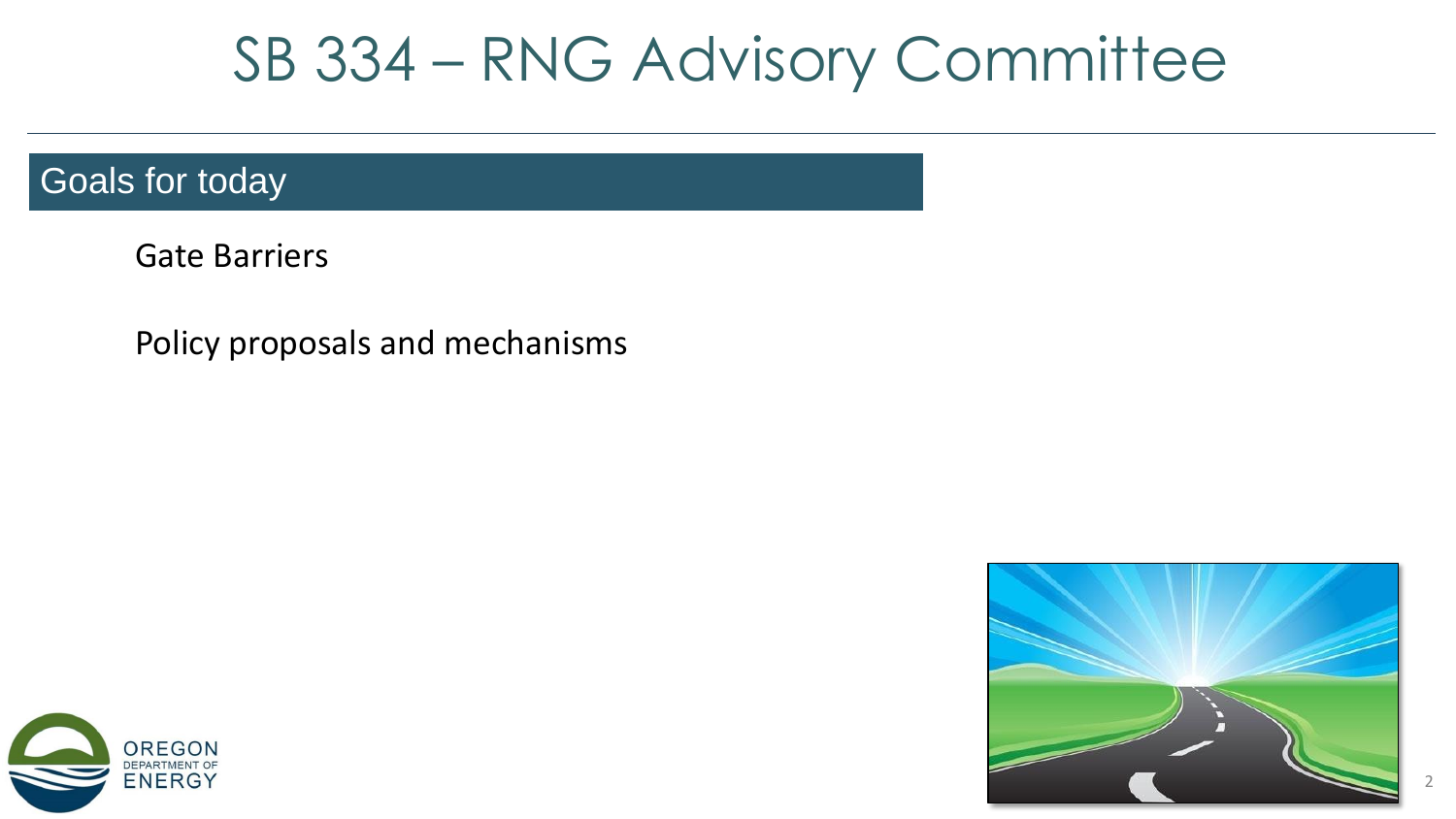Identification and discussion of "gate" barriers

Discussion of different types of policy long term / short term

\_\_\_\_\_\_\_\_\_\_\_\_\_\_\_\_\_\_\_\_\_\_\_\_\_\_\_\_\_\_\_\_\_\_\_\_\_\_\_\_\_\_\_\_\_\_\_\_\_\_\_\_\_\_\_\_\_\_\_\_\_\_\_\_\_\_\_\_\_\_\_\_\_\_\_\_\_\_\_\_\_\_\_\_\_\_\_\_\_\_\_\_\_\_\_

Your barrier proposals proposals

Feed-in tariffs

RPS **10/17 12/6/17 12/6/17** 

Market uncertainty

Premium Markets

Voluntary or Compliance based

Influence of Carbon Tax, Cap and Invest, Cap and Trade

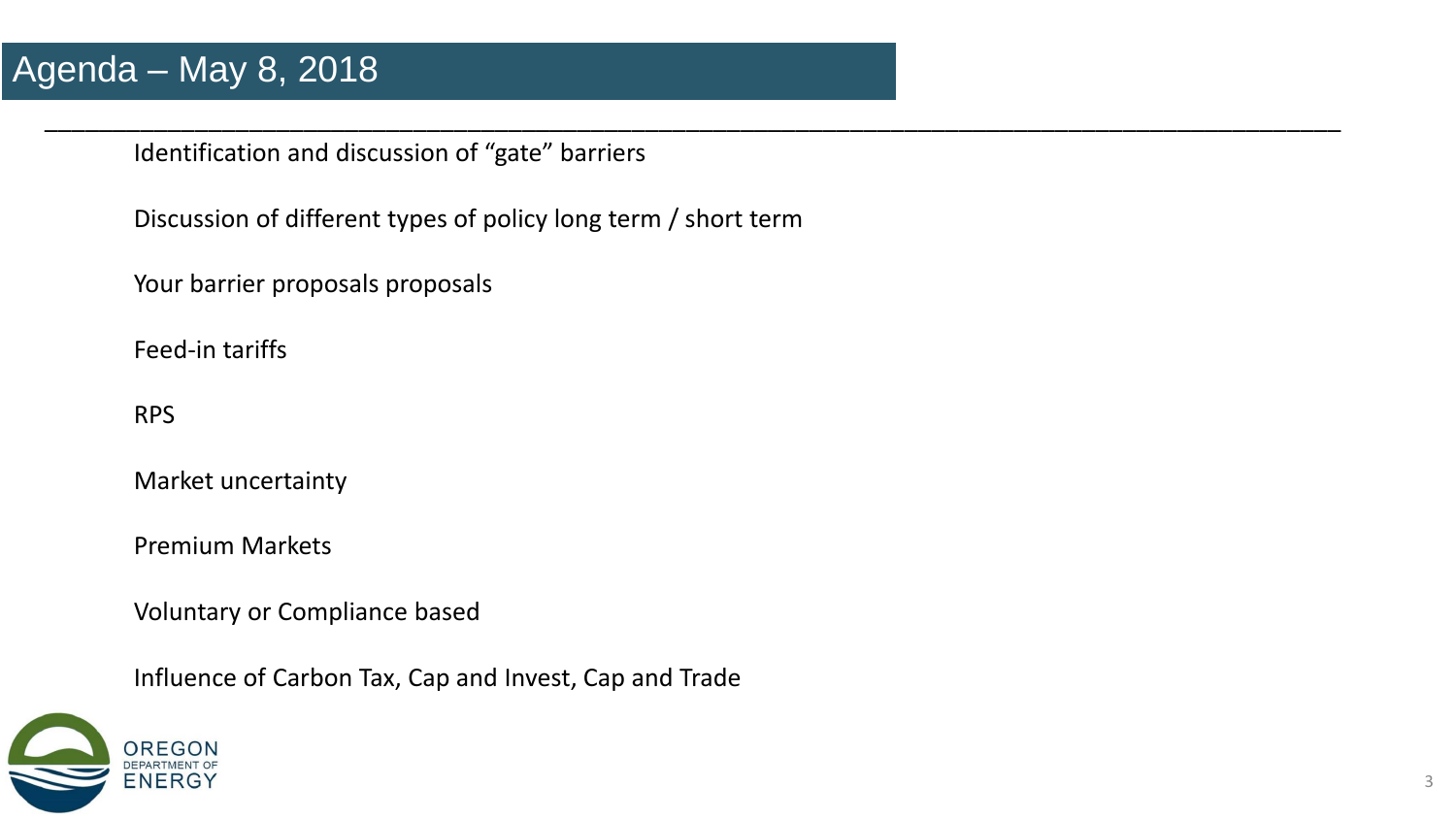## SB 334 – RNG Advisory Committee

### Next Steps – SB 334 AC

"…The committee shall make recommendations to the department:

(a) Regarding the identification and removal of barriers to producing and utilizing biogas and renewable natural gas in this state as a means toward providing the greatest feasible reductions in greenhouse gas emissions and improvements in air quality;

4

(b) On establishing policies to promote renewable natural gas; and

(c) On any other matters related to this section, as requested by the department."

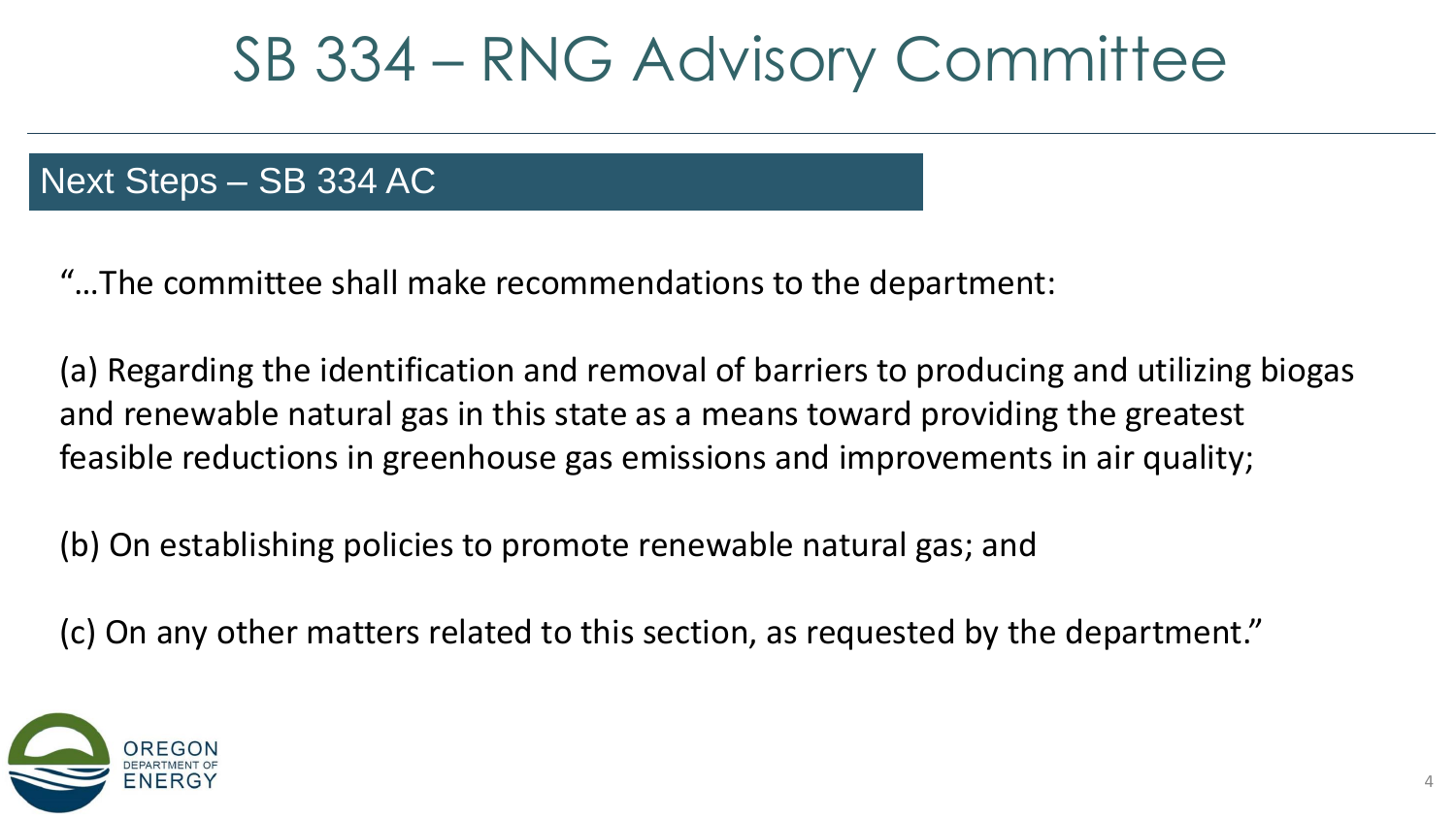Pipeline Access

Transportation Fuel Infrastructure

 $1$ Ket Size, Orientation (transportation or stationary), and short Market Size, Orientation (transportation or stationary), and short term stability

\_\_\_\_\_\_\_\_\_\_\_\_\_\_\_\_\_\_\_\_\_\_\_\_\_\_\_\_\_\_\_\_\_\_\_\_\_\_\_\_\_\_\_\_\_\_\_\_\_\_\_\_\_\_\_\_\_\_\_\_\_\_\_\_\_\_\_\_\_\_\_\_\_\_\_\_\_\_\_\_\_\_\_\_\_\_\_\_\_\_\_\_\_\_\_

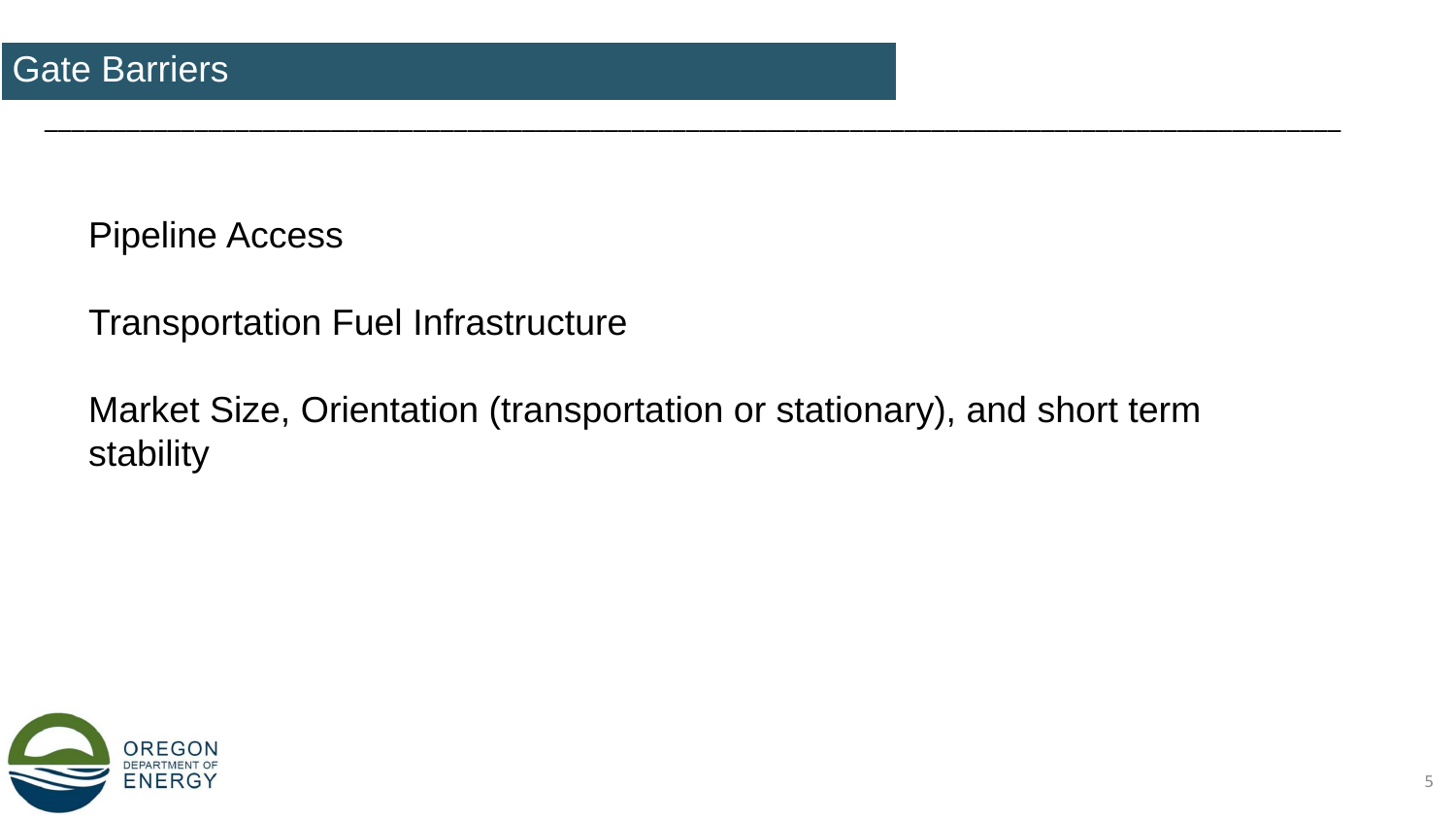### Feed in tariffs

How to overcome initial market uncertainty

\_\_\_\_\_\_\_\_\_\_\_\_\_\_\_\_\_\_\_\_\_\_\_\_\_\_\_\_\_\_\_\_\_\_\_\_\_\_\_\_\_\_\_\_\_\_\_\_\_\_\_\_\_\_\_\_\_\_\_\_\_\_\_\_\_\_\_\_\_\_\_\_\_\_\_\_\_\_\_\_\_\_\_\_\_\_\_\_\_\_\_\_\_\_\_

Premium Markets

Cap and Invest